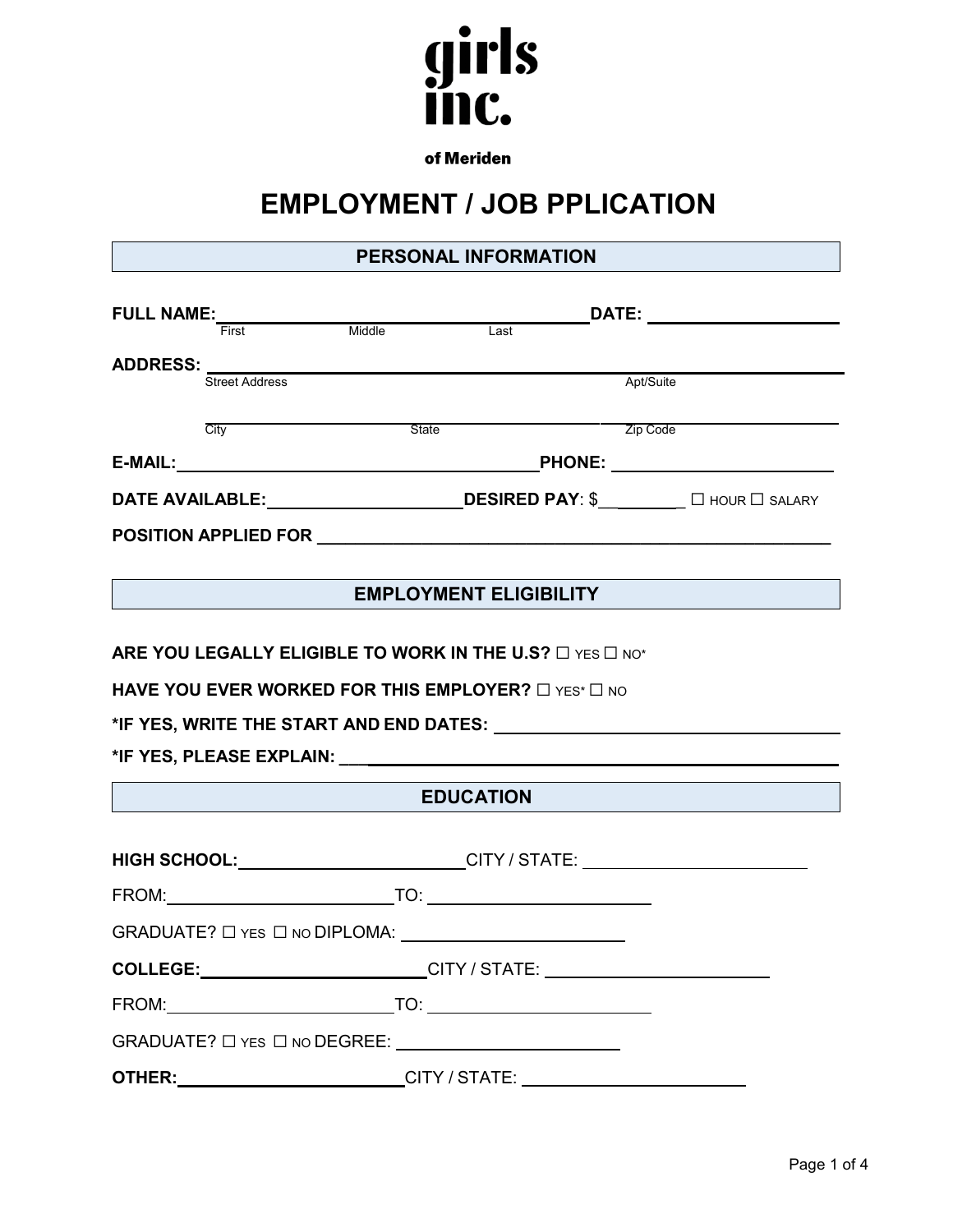| FROM:                       | TOʻ           |  |
|-----------------------------|---------------|--|
| DEGREE/CERTIFICATION: UNITS |               |  |
| OTHER:                      | CITY / STATE: |  |
| FROM:                       | TO:           |  |
| DEGREE/CERTIFICATION:       |               |  |

# **PREVIOUS EMPLOYMENT**

| Company / Individual                    |                                                                                                                      |                                                                                  |
|-----------------------------------------|----------------------------------------------------------------------------------------------------------------------|----------------------------------------------------------------------------------|
|                                         |                                                                                                                      |                                                                                  |
| <b>Street Address</b>                   |                                                                                                                      | Apt/Suite                                                                        |
| City                                    | State                                                                                                                | <b>Zip Code</b>                                                                  |
|                                         |                                                                                                                      | JOB TITLE:__________________RESPONSIBILITIES:___________________________________ |
|                                         |                                                                                                                      |                                                                                  |
|                                         |                                                                                                                      |                                                                                  |
| <b>EMPLOYER 2:</b> Company / Individual | <u> 1980 - Johann Barn, mars ann an t-Amhain Aonaich an t-Aonaich an t-Aonaich ann an t-Aonaich ann an t-Aonaich</u> |                                                                                  |
|                                         |                                                                                                                      |                                                                                  |
|                                         | ADDRESS:<br>Street Address                                                                                           | Apt/Suite                                                                        |
|                                         | <b>City</b> State State                                                                                              | Zip Code                                                                         |
|                                         |                                                                                                                      | JOB TITLE: ______________________RESPONSIBILITIES:______________________________ |
|                                         |                                                                                                                      |                                                                                  |
|                                         |                                                                                                                      |                                                                                  |
| Company / Individual                    |                                                                                                                      |                                                                                  |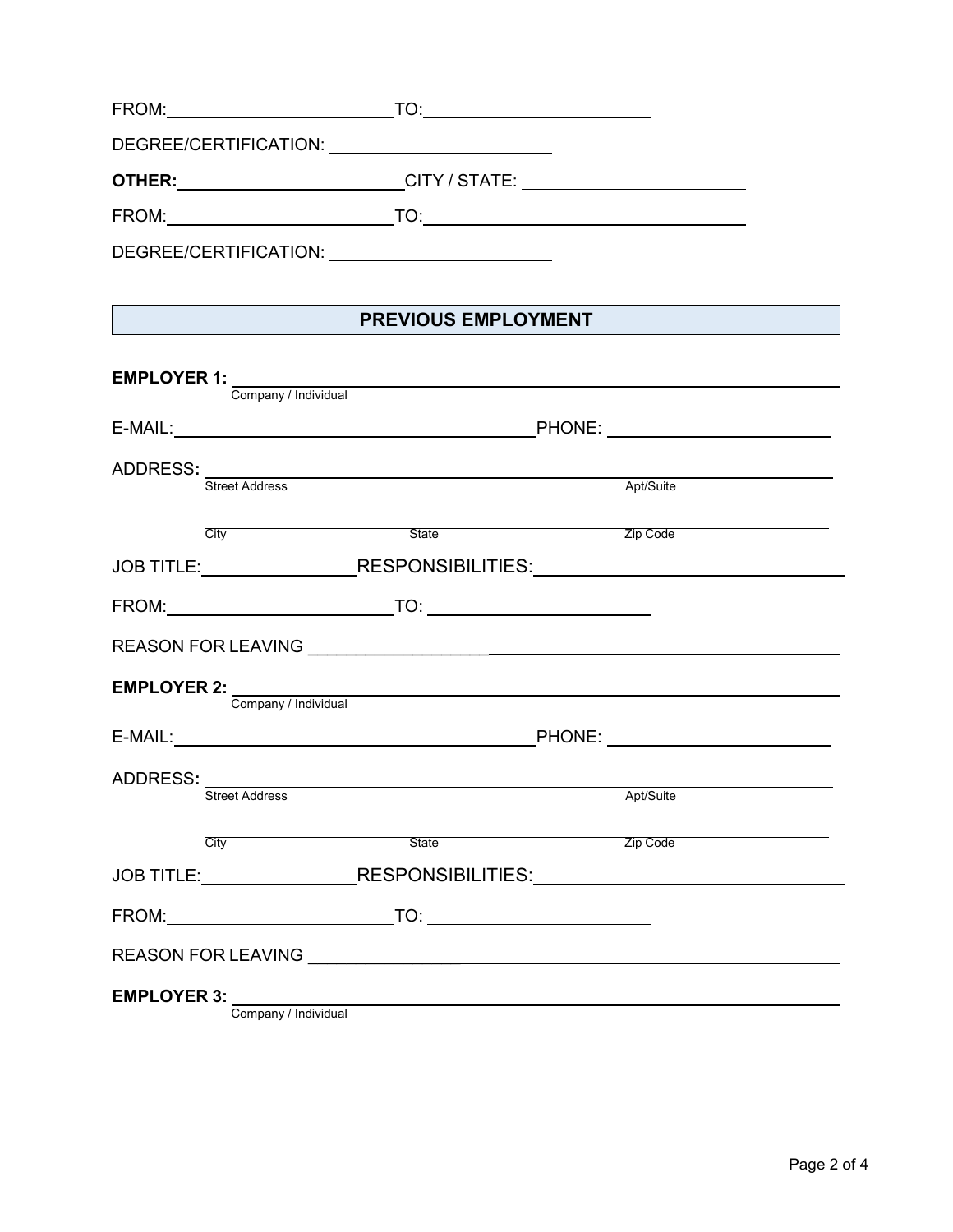| ADDRESS: Street Address                       |                         | Apt/Suite                                                                        |  |
|-----------------------------------------------|-------------------------|----------------------------------------------------------------------------------|--|
|                                               |                         |                                                                                  |  |
| City                                          |                         | <u>State</u><br>State<br>2ip Code                                                |  |
|                                               |                         | JOB TITLE:___________________RESPONSIBILITIES:__________________________________ |  |
|                                               |                         |                                                                                  |  |
|                                               |                         |                                                                                  |  |
|                                               | <b>REFERENCES</b>       |                                                                                  |  |
|                                               |                         |                                                                                  |  |
|                                               |                         |                                                                                  |  |
|                                               |                         |                                                                                  |  |
|                                               | Last                    | FULL NAME:<br>First Einst Last RELATIONSHIP:                                     |  |
|                                               |                         |                                                                                  |  |
|                                               |                         |                                                                                  |  |
| FULL NAME:<br>First                           | Last                    |                                                                                  |  |
|                                               |                         |                                                                                  |  |
|                                               |                         |                                                                                  |  |
|                                               | <b>MILITARY SERVICE</b> |                                                                                  |  |
| ARE YOU A VETERAN? $\square$ YES $\square$ NO |                         |                                                                                  |  |
|                                               |                         |                                                                                  |  |
|                                               |                         |                                                                                  |  |
|                                               |                         |                                                                                  |  |